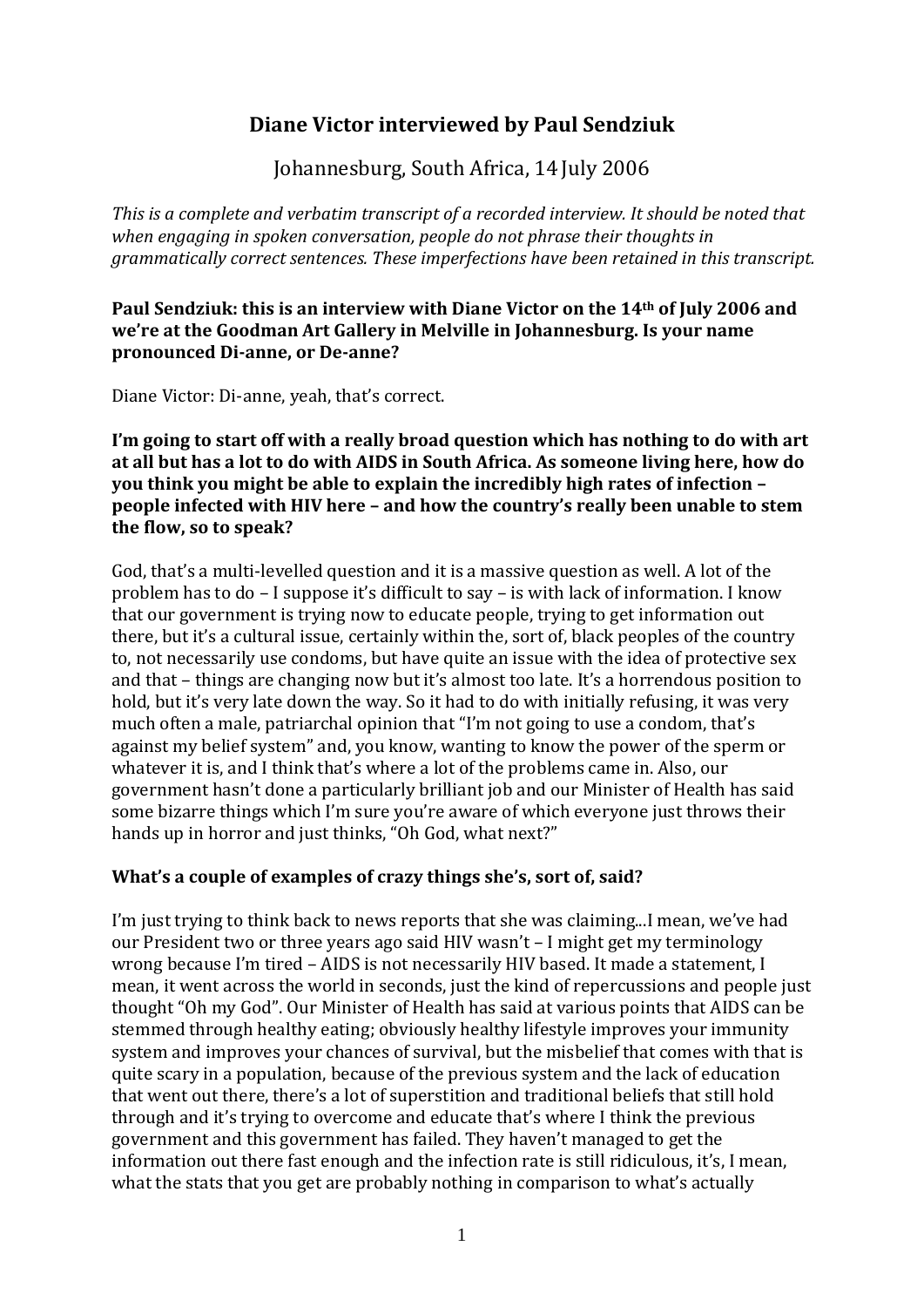happening. It's literally knowing that people, and watching the funeral processions, I mean, I stay out in the rural area about 30, 40 kms north of here on a fairly main road and there's a big graveyard about 10 kms down that road and on Saturdays and Sundays driving out of the gate you literally see funeral processions every weekend, you know someone who is going to a funeral every weekend. Yeah, but I think a lot of it's – the problem is education.

### **What about some of those education campaigns they've got going at the moment? Just moving around the city in the last two or three days I've seen a lot of billboards, for example…**

'Love Life', yes, they've done a very nice, fairly hard-hitting campaign trying to get to the youth, trying to actually get it across; I think they are trying really intently but a lot of it's got to do with the rural population which doesn't have access to that, yeah. And that's where your problem is, sort of.

### **As a visual person, as you satisfied with the kind of images they're showing, say, on those billboards and I imagine there's television commercials as well?**

I don't think they're hardcore enough, actually don't, I honestly don't. That's pretty much the position that I come from generally, that the power of images, that you've got to go in there, and I know shock has its limits and after a while people do tend to back off and it loses its effect but I honestly feel when you've got loss of life at such a high rate you can't afford to keep, you know, gloves on, you've actually got to go out with hardhitting images.

## **And by hard-hitting you mean more sexually explicit images or just images of greater destruction, devastation, death and…?**

There's some stunning photographic essays done on people in final stages of infection, just really poignant, powerful images, I'm not talking about mass graves, but things that would stop people in the traffic. I mean, we've got really hectic transport problems in this country, you spend a fair percentage of your life sitting in the car, and you get these billboards advertising, God, it can be all number of cell phone providers, replacing those images with static images of this is what happens, not grave images but, you know, two or three weeks away from terminal, images like that. I really, but honestly like I say, really believe in the power of an image to literally horrify your viewer, yeah.

# **Are there some photographers you've got in mind who've done that sort of work?**

What I was relating to specifically was this show "Open Ends" for which the smoke portraits were made, was an exchange show with a group of German artists who came over, was in November/December 2004, they came over, and one of the German photographers – I can get you a catalogue, I've got them here – came and did a very interesting photo essay going to a lot of the HIV clinics and going out to hospitals and actually doing photography of guys in, sort of, terminal cases, and they were poignant, beautiful photographs. I mean, I'm really bad with names, I apologise and I'm tired and I'm stressing out, but when you've seen the images, you've seen them and they're heart wrenching.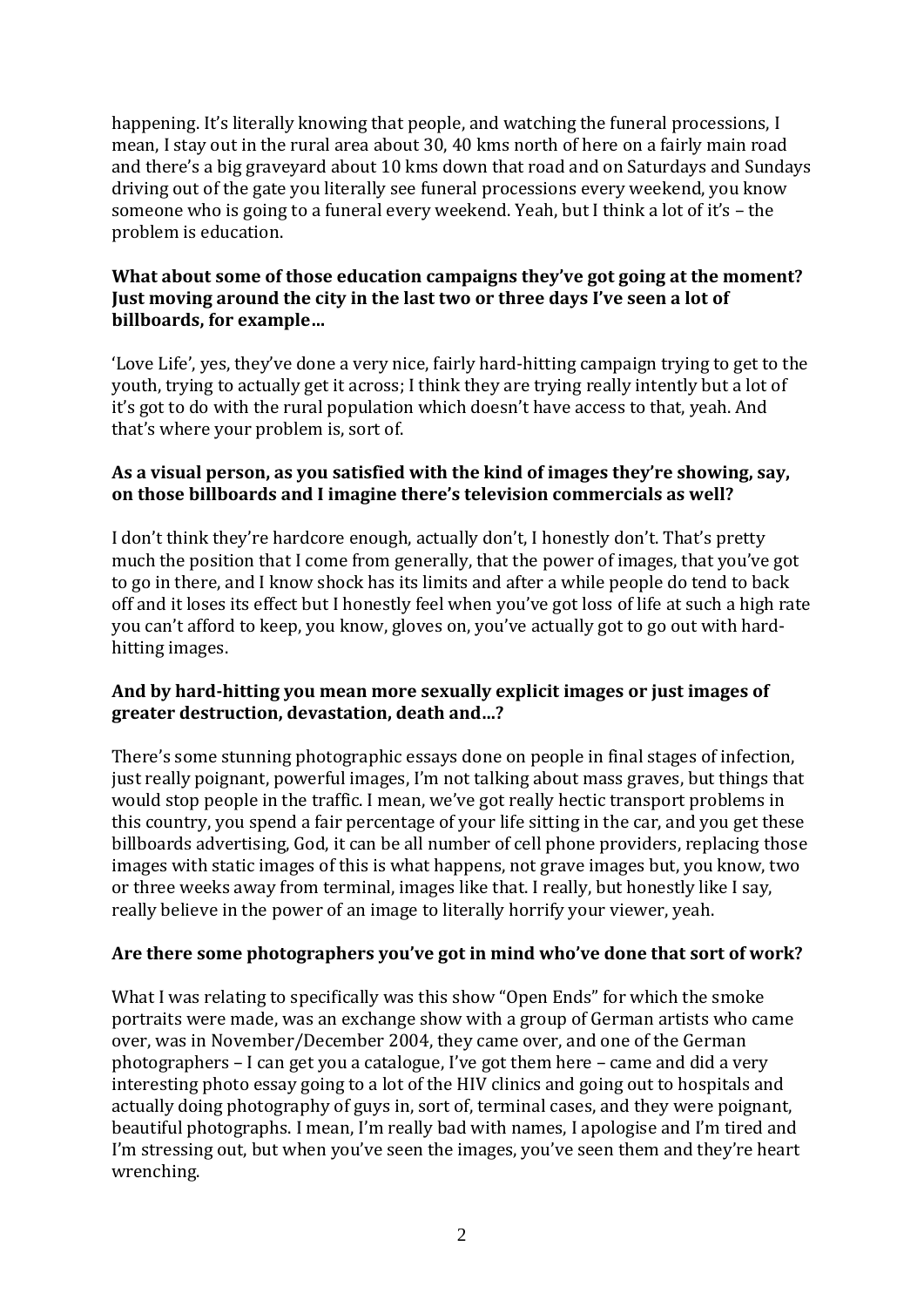# **I think there's two photographers here, David Goldblatt does some photographs…**

Yeah, he's done some powerful, yeah.

## **And Gideon Mendel, I think he lives in the UK now though, but I've seen some of his work. And Sue Williamson as well.**

Yes, Sue. Have you spoken with Churchill Madikida?

## **I'm meeting with him tomorrow, actually**.

You're going to see Churchill? Good. Not a photographer, but I mean his show down at Michael Stevenson was incredibly powerful. But that's the problem, that these images tend to stay within galleries, I mean, that's where the billboard project came in, attempting to – I honestly believe we've got the powerful images – they should go from the gallery-confined art out into the public spaces out onto and I really feel onto road areas because that's where people see it. You've got a captive audience and, yeah.



Churchill Madikida, installation of *Status* (2005)

**Good. [Pause] I suppose, just, sort of, speaking about the world that you're, sort of, circulating in the art world, do you know many artists who are infected with HIV or were identifying as HIV positive, or any artists who've died of AIDS?**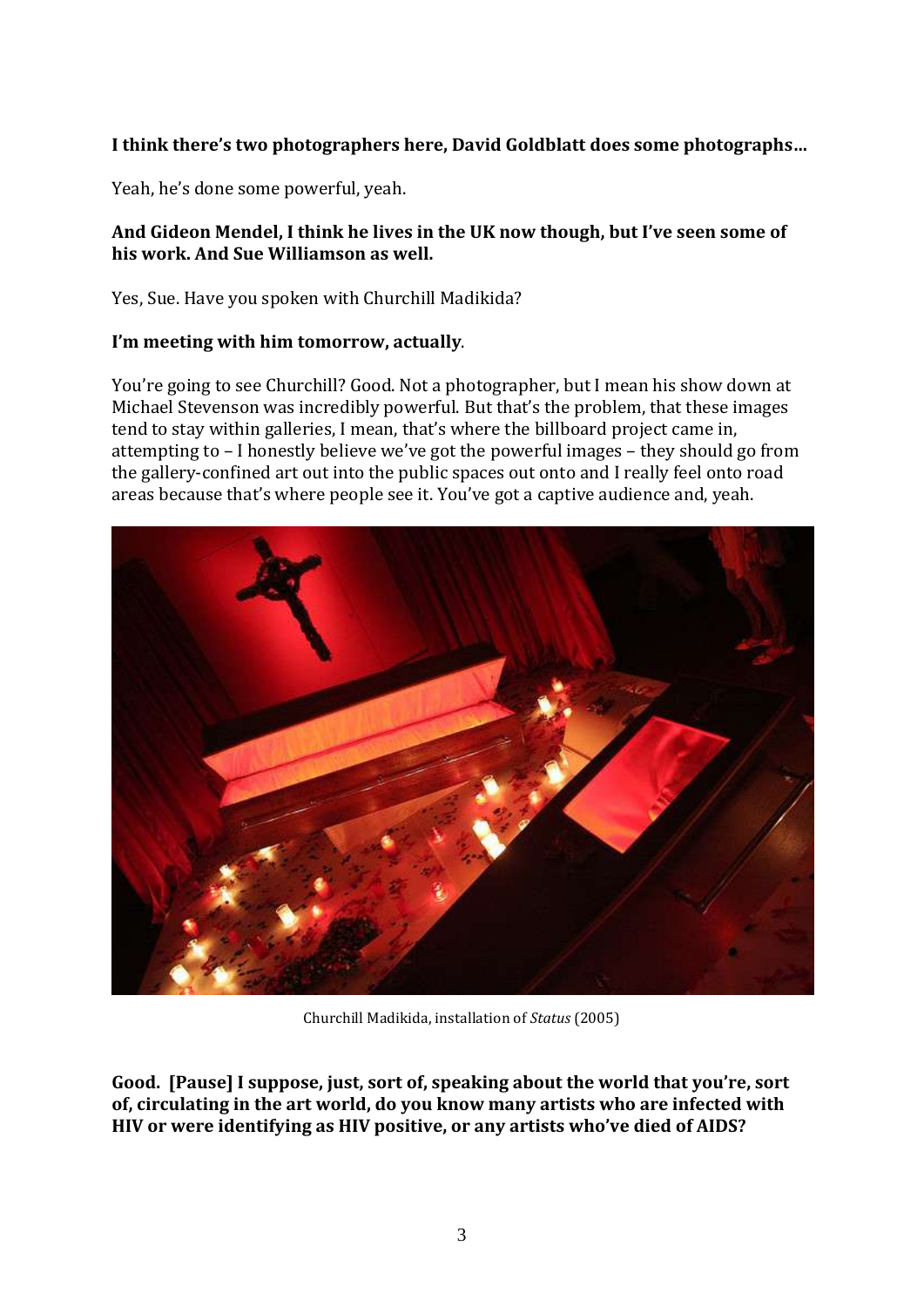Not off hand. Actually, I mean, that's quite an amazing thing to say. I know a lot of artists who are working with the issues and people whose partners have died but not somebody close in the art world who actually has died from HIV. My connection with it tends to be through – there's a man who works for me, as I say, I stay on a small holding and I keep horses – through his family, through the people he knows. Another guy who came and stayed with me two or three years ago who committed suicide – he was HIV positive – committed suicide trying to get the insurance and his wife and child were dead six months afterwards so his entire family were dead; he shot himself, he was a security guard and he needed a place to stay and I offered the place where I was and he stayed there for two years, and six months the entire family was just, yeah. So it's things like that, not through the art world, it's more through the broader populous of people that you deal with on a daily basis. We have a fairly small little art world, we do; I don't think it's as extensive as a lot of other countries 'cause there hasn't been the financial support for the visual arts. It's sort of a little survival group, yeah.

**Would they, do you think, I mean, I know just being here for a couple of days there's a lot of stigma about HIV and there's still a lot of silence about it and that was part of the 'Break the Silence' billboard project; would there be a chance there are HIV positive artists but they're not willing to disclose or they're even – they don't want to be tested because of that, sort of, threat of discrimination?**

I think there's a lot of people who don't want to be tested. I mean, we do have quite a hectic lifestyle here, not as hectic as possibly you've been told, and a lot of people's attitude is you live for now and "Hey, you deal with it when you deal with it". And the attitude of just taking chances on sexual level is just still out there and it's horrific, people just go in there and it's like, "Hey" it's like Russian roulette. Because life is so, I mean, our death rates on road tolls and crime is pretty prolific as well so people just go out there and, yeah, chance it. So possibly there are, yeah, but not that I'm aware of.

**I mean, we know from HIV studies in the United States and in Australia where infection rates are much lower, but in the communities where it's prevalent, such as the gay communities in urban centres, that those people who think – who can't see an end to the epidemic and who've lost a lot of people and loved ones, they develop a kind of fatalism about it that, "Well, I'll probably get infected anyway so…"**

So what the hell, yeah.

### **"…what the hell" and yeah. Do you think art might even be able to challenge that mindset and promote some kind of hope that the epidemic can be beaten and does it have a role to play in that?**

I'm an unfortunate idealist, I wouldn't be in this industry if I wasn't. I actually do, the power of images in raising awareness and raising awareness, yes, I honestly do. And I think things are improving, it's just a matter of  $-$  it's just this time delay in getting from the core out to the rest of the population and that's where the frustration comes into it, that it hasn't occurred yet. But I do, that idealism is there on everything. I mean, a lot of the images which you're probably not aware of that I make, over and above, that relates to HIV, deal with a lot of the crime and the violence in this country. The baby rape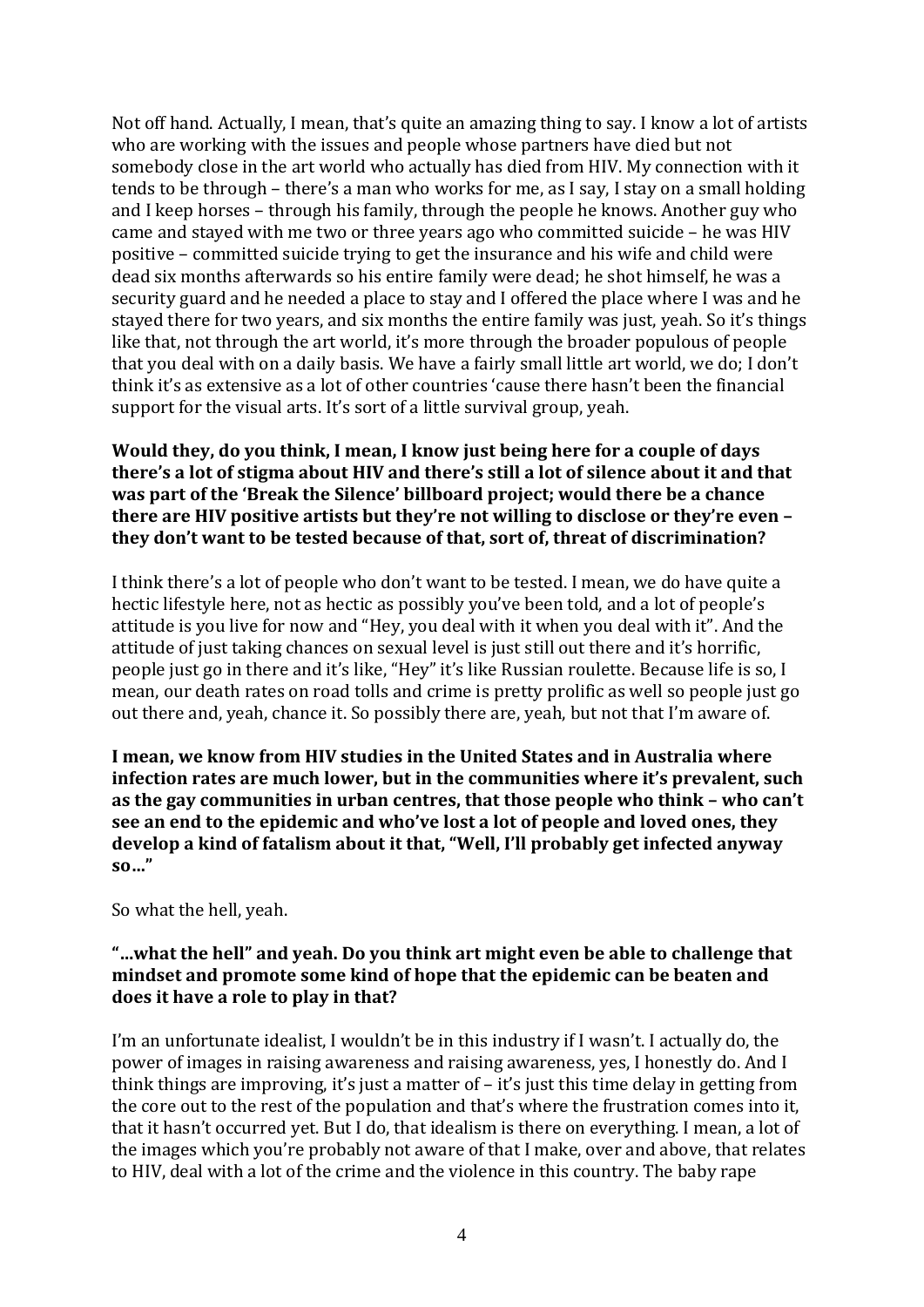situation which is something quite horrific, from various readings that I've done, listened to reports, is often initiated through cultural myth that sex with a virgin cures HIV and obviously the younger the virgin, the greater the power therefore if you're looking at a 2 month child, it almost guarantees and I mean, those are images that I've worked with, putting them out there, upsetting people, getting stuff banned, getting thrown out of places desperately, yeah, needing, believing that an image going and upsetting people, causing outrage, does so much more – actually is an effective thing, yeah.

**It's interesting you said that, trying to get images shown and not being able to sometimes, because in doing some research and Googling your name on the internet and trying to find out things about you, you have lots of people, when writing about your work, talk about you being uncompromising, confronting, raw images of open wounds of the psyche, those kind of things and yet the images that are on the web are a lot more benign than that and so there's some kind of gatekeeping going on because it's the galleries, I suppose, and the institutions that are putting those images on there.**

The ones that are most offensive tend to stay at home because people don't buy them they just, yeah, they back off and they close down, yeah.

#### **You might have to, if you get a chance, to do some images for me and maybe…**

I can just send you images.

# **That would be really good.**

As I said, when my life returns to normal, a month's time exactly – after the show there's another deadline – I can just get together a whole package of stuff. There's a series of etchings I did, 'Disasters of Peace' which is an ongoing series based on Goya's 'Disasters of War' which is now, I think I'm on about the fiftieth plate, just working with basic information that comes through on the news or through what you hear from people, newspapers, radio and then just working with this, using the same format that he did, these disastrous images, these absolutely violent, horrendous acts that occur in our country, just documenting them is ongoing – which for me is an incredibly necessary thing, I don't live comfortably in my own skin if I don't.

#### **Why do you do that for? Why do you, sort of, feel the need to immediately respond to those things that you're reading or…?**

I have to. I've tried to suss this out in my head before; it's almost a kind of cathartic – I need to – it's processing. When you produce an image it works it out of your system, it's a kind of self-therapy; I literally work it out of my system. Because otherwise when it happens it short circuits and it comes back and it comes back, you'll pick up a paper, you'll read a really horrendous act, something that happens – there was that woman who had her face burnt off with a clothing iron, the guys took three days to torture her – and it – I can't clear it out of my psyche, well, not that it ever goes until I actually work it through.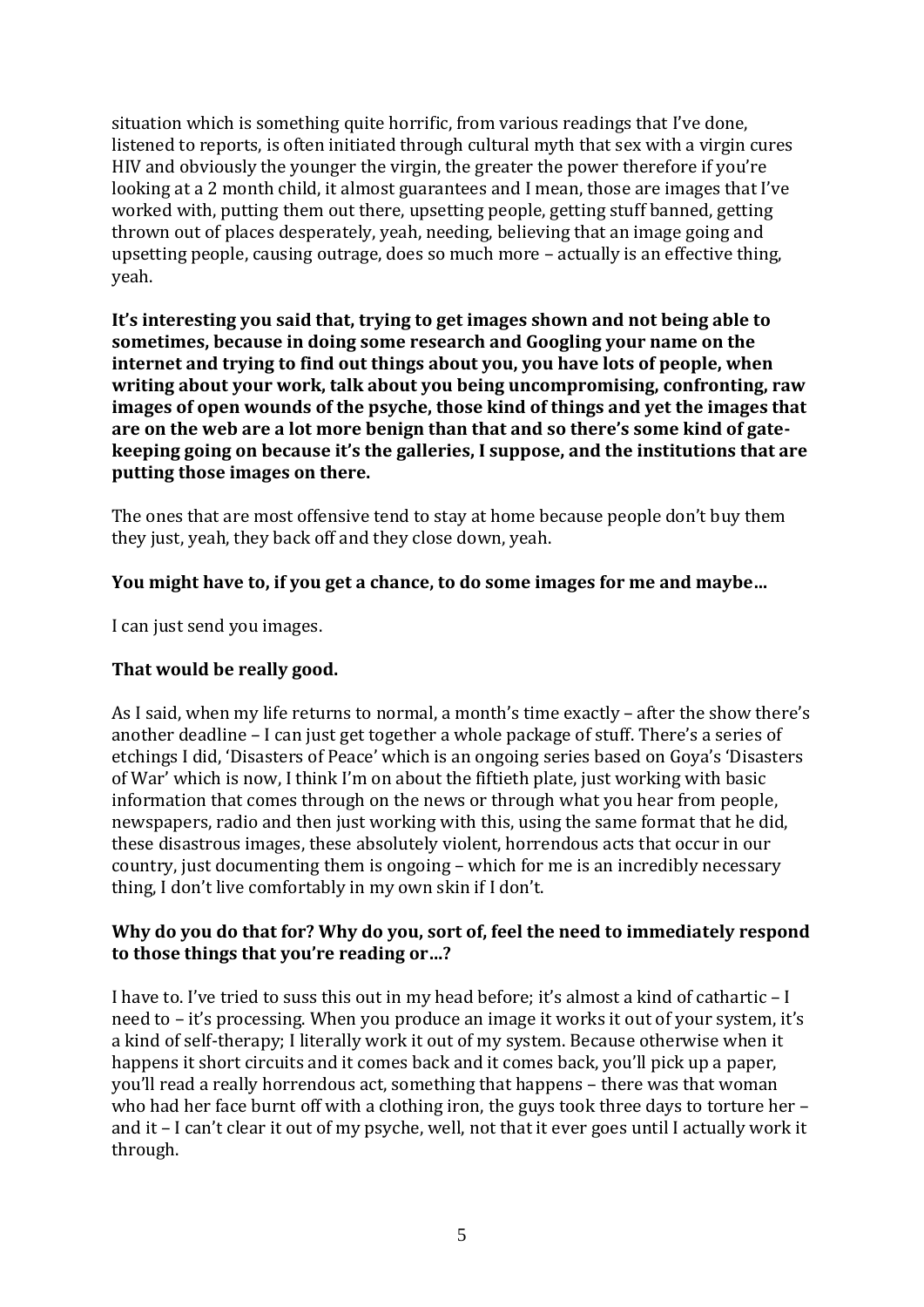[A man comes in with a jacket for Diane and offers tea and coffee]

Yeah, so it's built into me, it's like it rubs, it's almost like a blister. Things really – I've got to process them.

# **And where have they been shown, those…?**

That series, I mean, well, that specific series are shown here at Goodman and down in Cape Town. They were bought by the Museum of Modern Art in New York which is really nice, as soon as I got art over there. The place it caused a great outrage, I teach part-time at Pretoria University and the legal department accessed a series, a copy of the set, they were put up in the Law Department and absolute outrage from the staff members who complained that these images were too offensive. This is a Law Department, people – specifically images which deal with child abuse and baby rape, those are the ones that seem to hit home the hardest, which is very interesting, because the people who cry the loudest, are always – one wonders what the indignation initiates from. It went to the Senate and the Council and in the end the images had to be removed and they're locked away downstairs and you can apply to see them. And they're polite! They're not actually – I don't make, I've learnt from experience, I think hopefully I've tempered myself with a bit of age, previously the images I've made tend to, sort of, slap people from two metres and I've found your viewer would look and you'd get that sort of roller door effect, they're just like "Oh my God, what is this?" and I've lost the effect of a visual communicator. You disgusted them or horrified them too much and they backed off because obviously newspaper and TV, one is constantly bombarded with images of violence and horror and people tend to, on a self-preservation level, tend to kind of switch off. So these 'Disasters' as far as I'm concerned are not horrific images, not at all, they deal with horror but the actual drawings themselves, you've probably seen some of them, I mean, they're probably on the internet, they're actually quite polite. But this Law Department just about – and then the papers got hold of it which was great and made a field day out of it because it was the legal department of a university…

# **Yes, of all places.**

And it was the staff, the staff became totally polarised and the one part refused to have these – I can't remember the term, some Afrikaans term, my Afrikaans is not great – absolute horrific insults to our, you know, our cultural psyches and for God's sake, they're lawyers! They're people who should be going out and dealing with, yeah. And that's when I feel the images have succeeded, that's when one's happy and you think – it's not that some gallery buys them and they stay within, you know, preaching to the converted, it's going out into the public and causing upset, yeah.

### **Tell me a little bit about the smoke portrait series then. Where did the stimulus come for doing those images? I know we just talked a bit about that before, but just for the purposes of the tape as well, and what were you hoping to achieve by that series?**

I was down teaching in Grahamstown which is East Cape, on a six month stint down there. It was one of those synchronicity things; I had been invited to do work on this 'Open Ends' exchange program with Germany and South Africa and it was these German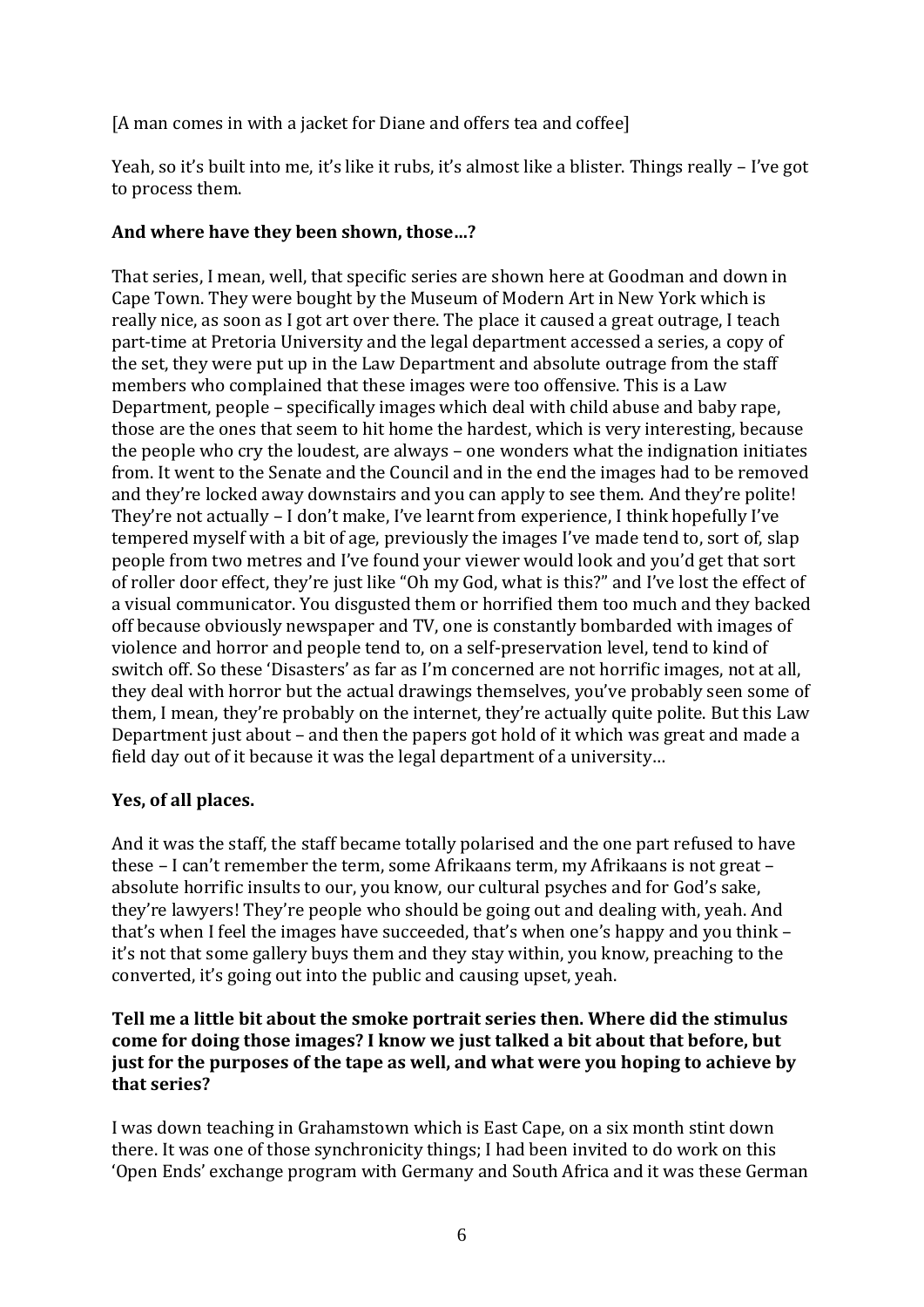artists, which for me was also slightly problematic, these European artists coming out to make comments on AIDS in Africa. It was a little bit of a difficult position and we do have a little bit of resentment here, you know, the great cultural elite coming out to inform us how to run our programs. And also I find making work dealing with HIV incredibly difficult. I mean, someone like Sue has researched it, Sue Williamson, and produced some incredibly powerful work and one feels somewhat, not redundant, but how does one produce an image that's new, that's actually going to have an effect on your viewer? And I was in a bit of a quandary stuck down in the middle of nowhere teaching and it was an exercise doing the students, trying to get them to work with new media in drawing, trying to show some students how to draw with candle, realising that the medium could produce incredibly fragile and vulnerable images. It's really easy to draw with once you get the hang of it. If I hadn't been involved in that project and the deadline – I tend to be someone who's quite deadline driven - was due in about a month and I had to drive back up to Jo'burg and deliver the work, so the pressure was to produce something and I was isolated in the middle of nowhere, the medium arrived at the right time. Just up from where I was teaching is the St Raphael Centre, which is a HIV Community Centre that is basically a day clinic. The East Cape is an incredibly, possibly of all our provinces, one of the most poverty-struck. Poverty down there – Jo'burg is luxury. It's, yeah, there's no work, there's a very low employment rate, there's very high HIV infection rate and I'd obviously been past that clinic a couple of times and there were some nuns working there and I'd spoken to them and I just – it was a synchronicity thing. It's often the way I work – I tend to be rather intuitive in my work process, rather than pre-planning something one tends to follow, yeah, a rough line and it was a synchronicity of having the medium and the project appear at the right time.

#### **And they were conducive, you coming in and sketching and…**

What I did is I actually, because – I work from photos – because the medium itself, well, it's not something you can do because if there's any wind, there's any movement, the candle moves, you can't control your smoke – you're literally catching smoke, that's all you're doing. So what I did was I went and explained the project – I went into the clinic randomly one day and explained the project – and there was probably about sixty guys in the day clinic coming in in various states –I explained, spoke to the guys who were running it, explained the project, asked if anyone would like to be involved in it, I wanted to come and take photos and then obviously in exchange I would return the photos to them, so it was a way of getting photos and the water images that I did to show them and just from a random show of hands, those people who were there on that day, which was probably about the  $10<sup>th</sup>$  of November in 2004, said yes they were interested, took the photos – it was just one of these things, it sort of roller-balled – took the images, went in, made the portraits – I did about 36 or 40 portraits based on that – and then went back afterwards, obviously with photos of the smoke drawings, the actual drawings themselves just don't transit very well, and they guys were, I must admit, not deeply impressed with my drawings, which is fine, [Paul laughs] because it's very difficult to get an accurate likeness. They were very happy with photos, they were very chuffed getting their photos back; the smoke drawings, they kind of thought I had a really good photo, what the hell I was doing wasting my time trying to catch candle smoke. Yeah, that was pretty much the process. I've been in contact with the guys at Cotlands – Cotlands is a hospice here in Gauteng that works with HIV children, terminal children – who are always trying to raise money and things like that and it's another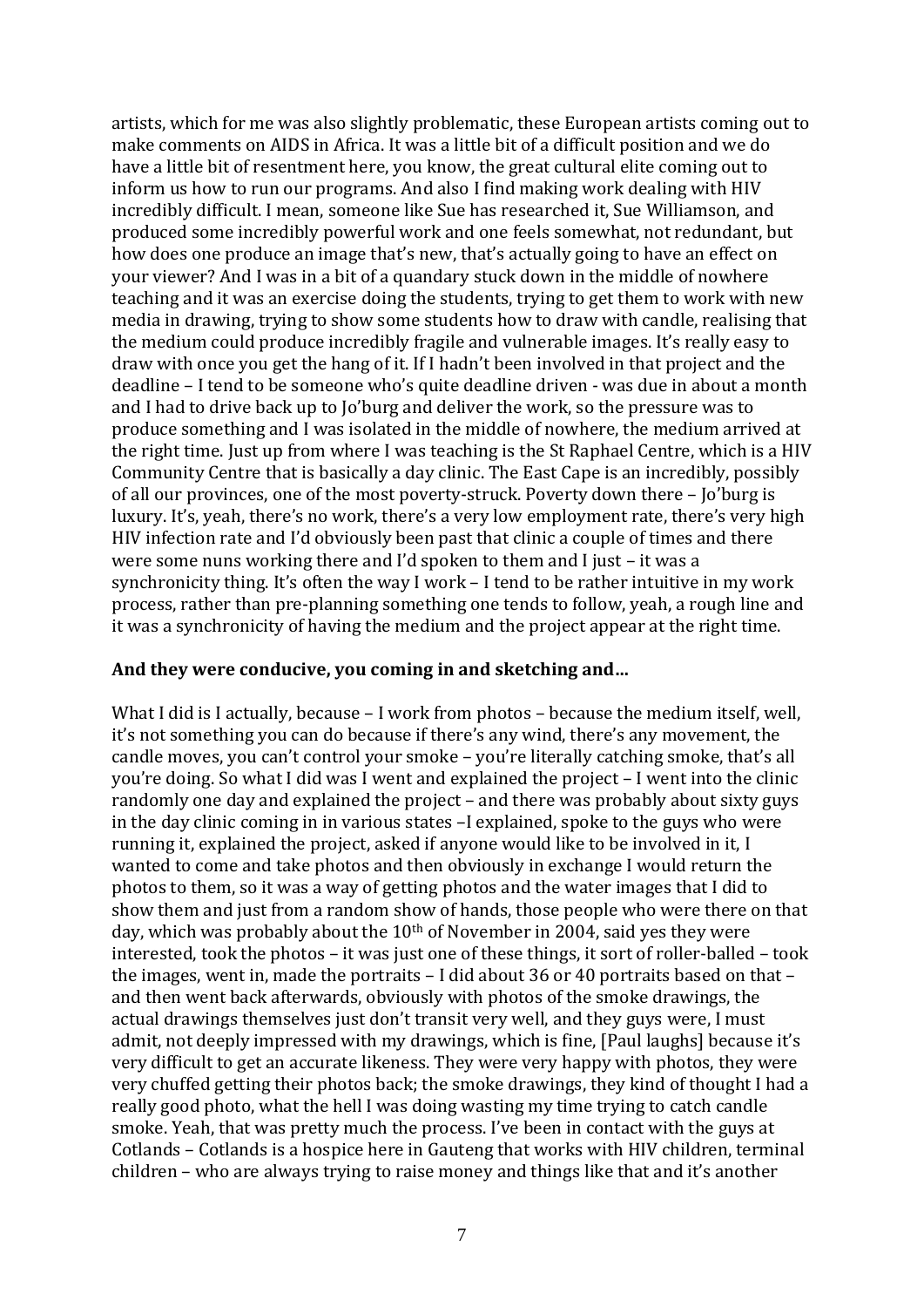project I want to do in the future, going in and just doing a series of portraits of the babies – they don't normally last more than two years, they've got about a two year life span – and just doing – because for me it's the transience of the medium, the fact that you're catching smoke, the fact that the medium itself is so vulnerable to any contact, any physical contact with it destroys it, and that would be the next part of the project that I would want to do, just these little floating heads, because that's what it is, little floating people that just, kind of, evaporate



Diane Victor, from *Smoke Portraits* (2005)

# **There was also, I think, four full-sized portraits.**

That was at Michael Stevenson Gallery; again, a lot of my ideas are based on demand. I had the space allocated to me and I was going to show the series of portraits, felt that formally I required temperance and wanted to work with burning people, the idea of people because the mark making on the large figures does become very burnt, they're literally up in flames, and just worked with people that I knew, not all of them were HIV positive, people who I knew were prepared to model for me, the idea of burning people, literally burning issues. Part of the work that's coming up at the Goodman Gallery next week – in fact, I must give you an invite so you can look at it because part of the image is on the cover, was another series that I did, I mean, I've been working this for a while – working with missing children sitting on an internet system and on the South African police force there's a vast number of missing kids out there. Just taking images, any child missing for more than two months, which is quite a scary – after two months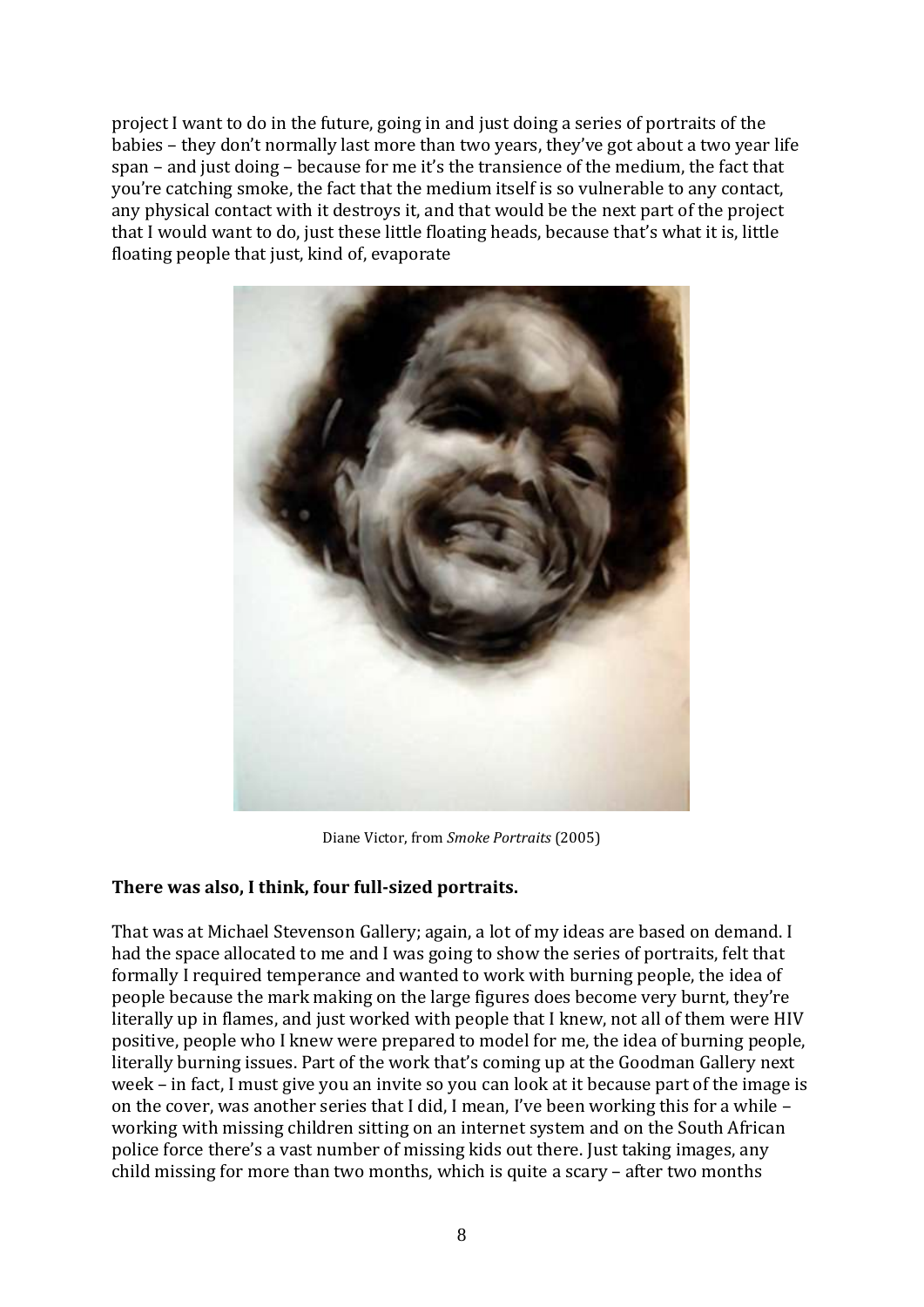obviously your chances of return are fairly low, and then doing portraits of them and then setting them off against a series of drawings of stain-guards working with the Christian, Christ, the Virgin Mary and God and drawing them in stains, the kind of stains you get on your roof when the ceiling leaks, and permeating, literally, yeah, these stained impotent gods kind of come through. It was to set up the tension between the missing children, the dead, those that hadn't been looked after and a religious system or a belief system that's failed them. So for Michael Stevenson it was an attempt to set up the figures, I felt I needed formally full figures of these people that burn, kind of burning figures for the – to play off against the heads.

**You might be interested to know about a woman in Australia, who about five or six years ago I interviewed her, and she worked with people with AIDS as outpatients at Saint Vincent's Hospital which is our big AIDS hospital in Sydney, she goes in and takes Polaroid shots of them and generally, like, there'll be six or eight Polaroid shots of their whole face or their bodies and she does them up close, takes them to a computer, scans them, gets them enlarged, and then, sort of, patches them together, not so that – sometimes their eyes are much larger than their heads and things like that – paints over the top of them with gold leaf and brings out the, sort of, paints over the top to bring out features and things like that, and then covers them in shellac, which is a furniture polish.**

Ok, so they become almost like an icon.

#### **That's what she works with.**

And wood so they become – that's nice.

**And she actually, when she takes the Polaroids, she talks to them and a lot of them were talking about – and they were gay men – and a lot of them were outside religious tradition, the Church had failed them in terms of their sexuality, but they wanted to know, they wanted to know something about the afterlife. They were frightened about what was going to happen once they died and she was creating, sort of, icons for them and at least trying to evoke that kind of spiritual yearning of where they were going, but the interesting thing is once you put the shellac over the top of the images and then she puts them in frames, the shellac over time is eating away the image and they're dissolving, which is…**

They're corrosive and literally getting corroded away.

#### **That's right, and that's the resonance with your work and…**

It's an impermanent process, impermanent medium, yeah.

## **And you work from photographs and you're doing portraits as well, so… Her name is Marie Azzopardi, I should write it down.**

Write it down and I'll search her on the net, 'cause I was actually in Sydney last year, of all places, I went travelling last year and I will be back at some time in the future.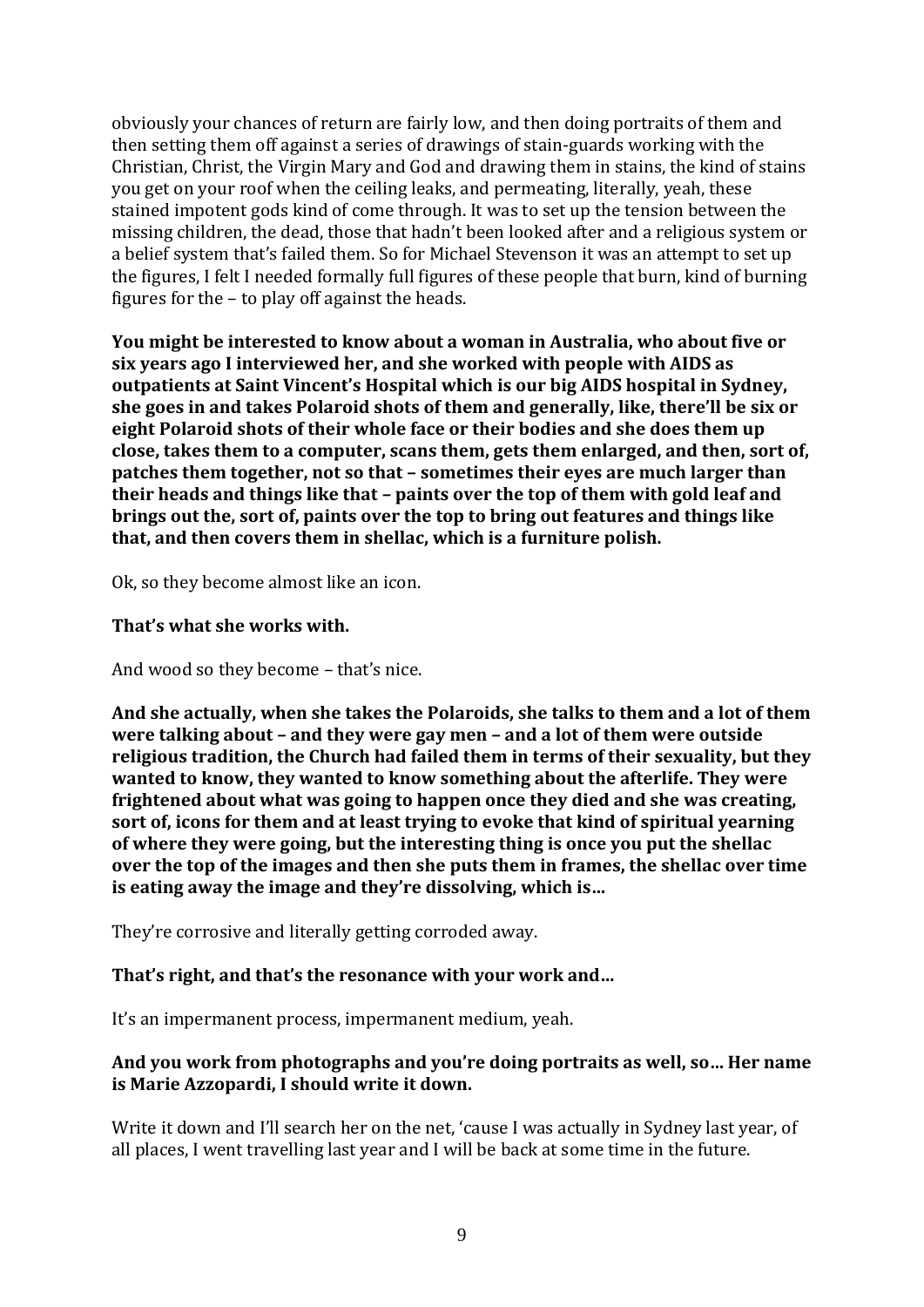#### **Well, she's someone to look up.**

Yeah.

#### **When you've shown the smoke portraits, what kind of feedback have you received both maybe from critics but also if you have received this kind of feedback from the people who've actually seen the portraits?**

The people who the portraits were of? Or just general people coming in?

## **No, just general people, the general public, I mean, does what you're saying about HIV and about the humanity, is that resonating with them? Are they becoming affected by that or are they just looking at it as a technical exercise?**

I'm afraid that the majority of people – I honestly am not that confident that the images are that hard-hitting. Within the art world per se, people are – I mean, they do have a lot of problems and I'm very conscious of the fact that it's exploitative, I go out there and work with the other and take images and produce pictures – it is a very problematic thing for me. I was very conscious of that, but at some point you just have to make a decision and go with it, otherwise you can think yourself into a corner and you don't do anything. I mean, there was some fairly strong negative feeling that what right did I have to go out and work with these, you know, here I am, healthy little soul with an expensive camera goes in, takes images and I'm very conscious of that and I agree with it to a large extent, but at the same time, one has to react, I've got to do something and it was, I felt, produced a series of images which actually had had quite a lot of coverage and the fact that they've been bought by the National Gallery means they're going to be seen and I think that the potential for them actually doing some good – because to a large extent the majority of people, the first thing they want to know is not who these people are, they want to know how did you do them? It's a technical gimmick, so that is an attractive component of it to an extent. So despite the fact that I know there's an exploitative aspect to it and it's a discomfort within myself – I don't normally do portraits of other people, I tend to work from memory, I try not to work with a specific other person, in this case it just was that. I feel that in the long run, the exposure that they're getting because of the media, will heighten and raise awareness even if it create some dispute or argument about the right that I have to do that, it raises awareness. I'm happy for that to happen. It doesn't particularly matter to me if some critic comes in and trashes it and says, "How dare you bloody well do that?" I mean, a couple of people have said, "Oh my God, you've lost your edge, these are too pretty." They are very pretty images and someone who tends to make quite more hardcore images it was quite scary, because they're very pretty and they can be quite seductive, you can make these really beautiful ethereal figures and yeah, so I had a little bit of a stress and I mean one's obviously conscious and very sensitive to criticism, you know, you have to be, I mean, it's the only feedback you get on the work that you're doing, it isn't helpful for people to come and say "Oh, we love your work" – it goes nowhere. So I'm very sensitive to the fact of how dare I go in and exploit and also these are very, very pretty images. But the mileage that they've gained and the exposure that they've got I think justifies possibly the problems that I bought in along the way, yeah.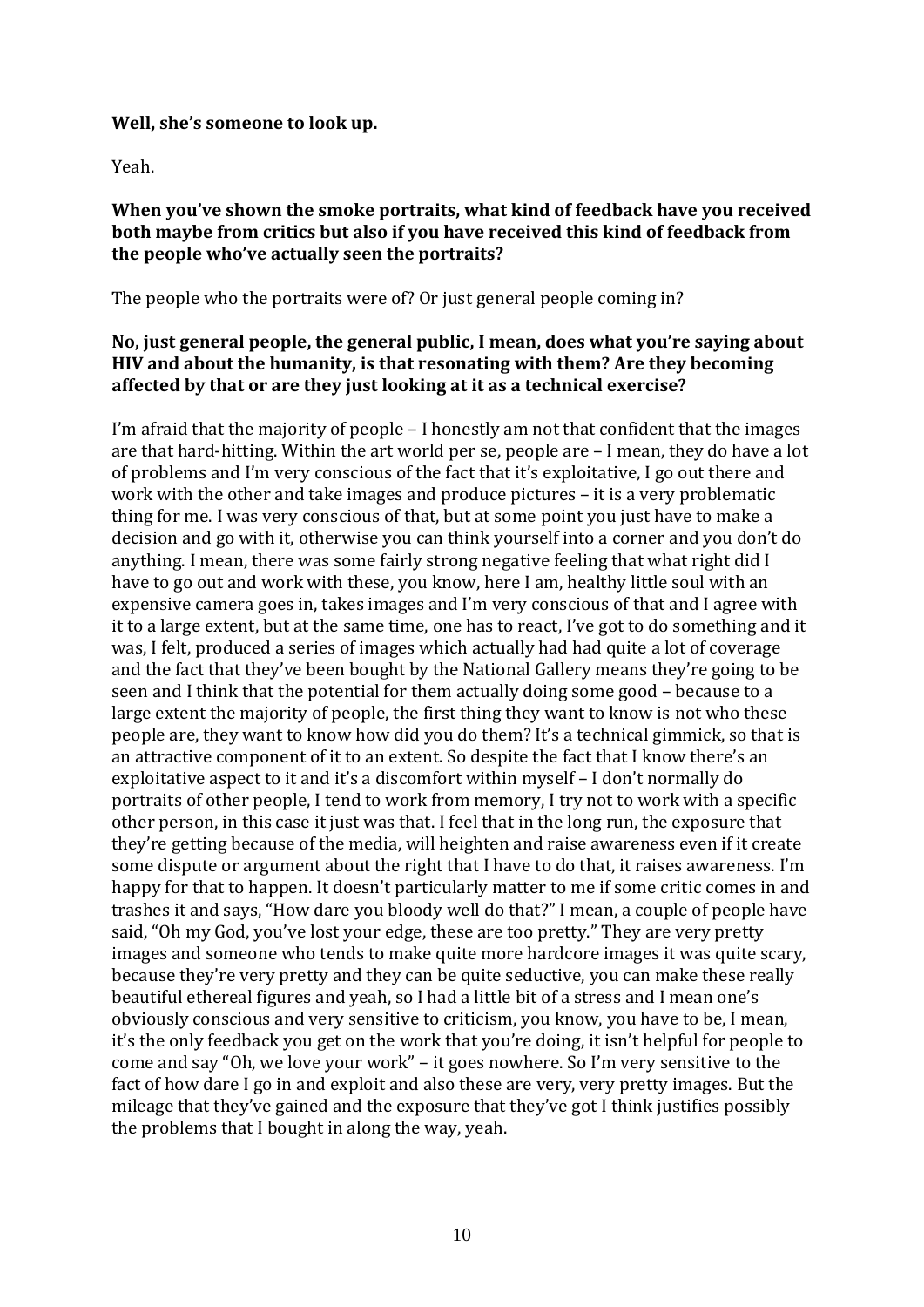**I mean, the other thing is – I was speaking with Clive van den Berg this morning and he's sort of saying that there's always a struggle to represent HIV and the effects of the epidemic but without resorting to cliché – so how do you refer to the fact that there are thousands of people dying, well, there's a thousand people becoming infected every day in South Africa, and that millions of people are dying, how do you keep that image upfront without resorting to the cliché of headstones, crosses, orphaned children and things like that? So what you've done, you're dealing with people who are still alive but they're dissolving away…**

They're dissolving, they transcend, you touch them and they're gone.

# **So I think that evokes that very powerfully but it still makes it new, makes that idea new.**

But it still, as I say ... there's always a two-edge sword on everything you do, yeah.



Diane Victor, from *Smoke Portraits* (2005)

# **What about your involvement with the billboard project?**

That was a couple of years ago, with Jan... what's his name?

# **Jan Jordaan.**

Jan Jordaan, yes. I hated the image that I sent down for that because it didn't work.

**Which one – I'm trying to remember…**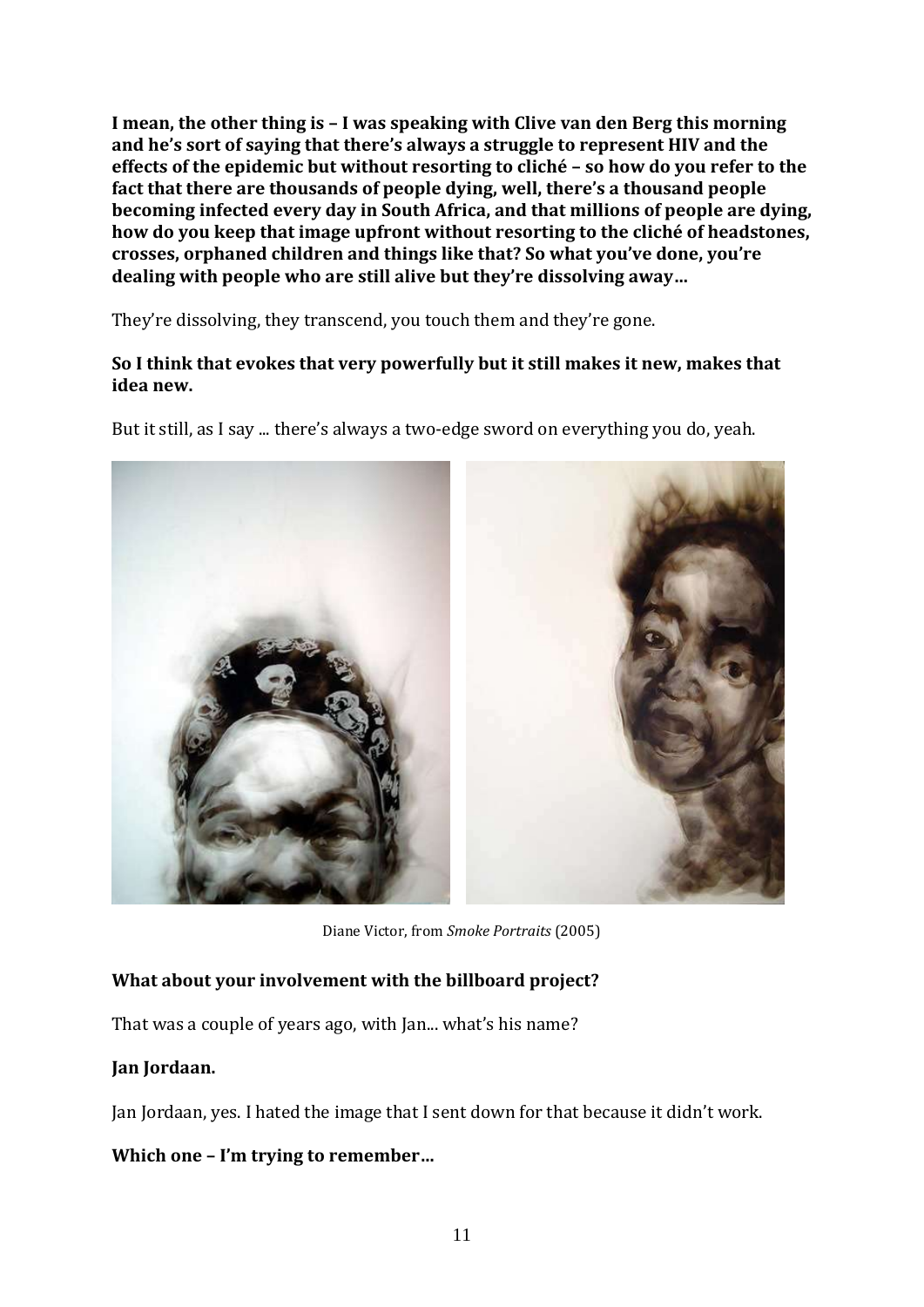It's a black man with the dog sitting by him.

### **Oh, with the dog being muzzled, oh, I loved that. 'Cause he looked – the dog's sort of trying to cry out but it's…**

Yes, that's what it was about, what was the title of it? 'Breaking the Silence.' It was about, yes, it was this black dog that howls on this thing and it had technical problems for me: that's when I howl about images that they didn't work the way I wanted to. That was three or four years ago, probably even longer, and then went out on the billboard project. I think Jan's been doing some really great stuff going out there and there's another one that he's working on at the moment looking at children issues that I've recently done work for that he's done for that as well. So I've got a great amount of belief and support in what he's doing. I don't think the image that I produced was hardcore enough; it was too pretty.

#### **At the same time, I mean, imagine if you have a far too direct image or – none of those images were sexually explicit either but I mean if you're going to be using a billboard in public places there'll be problems in doing that so… Your image – I remember, it was very brown and black.**

Yeah, it was guy and this halo and it was this black guy who is the saint basically, you know, this image that howls, yeah.



Diane Victor 'Break the Silence' billboard, Pretoria, September 2005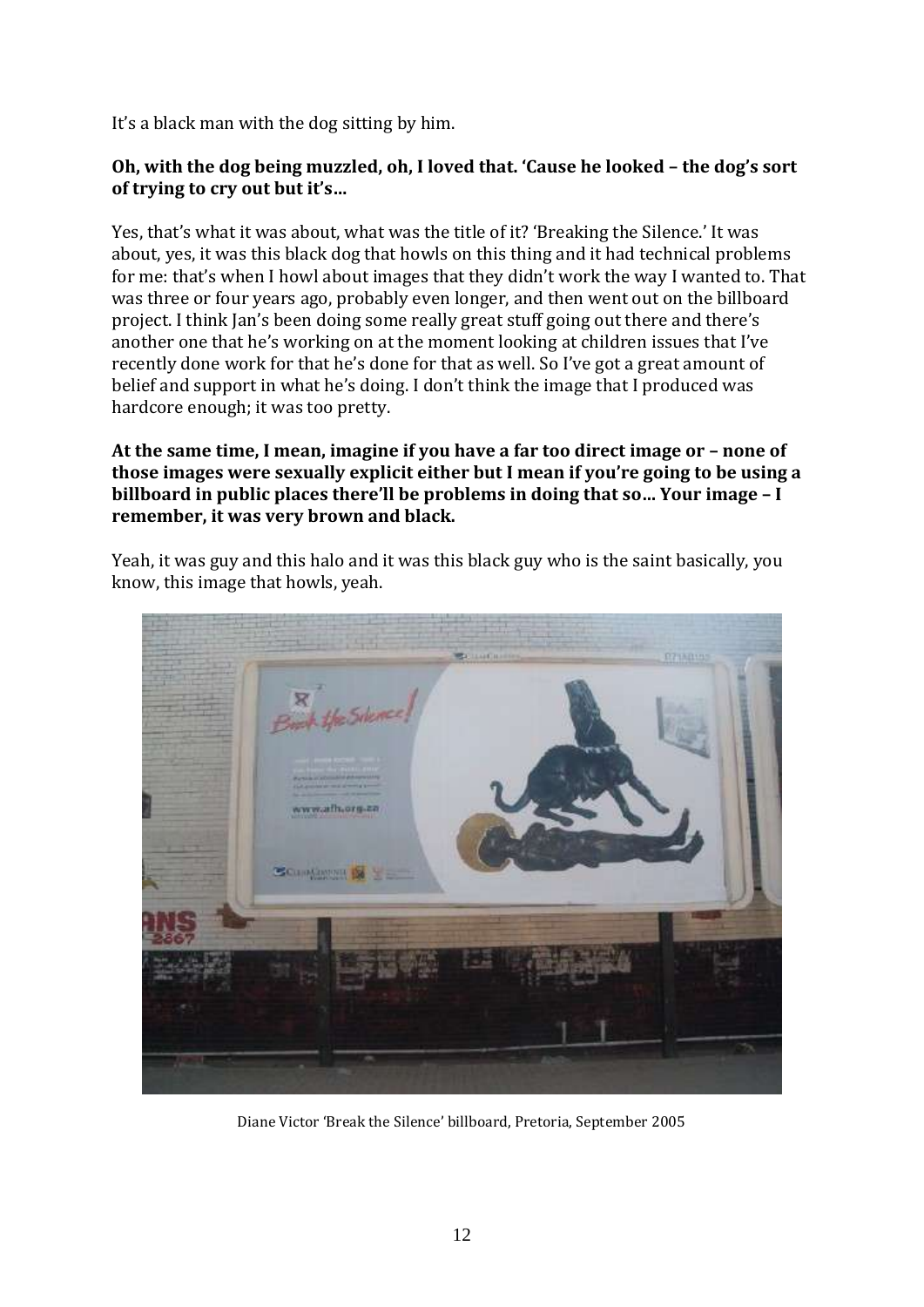# **So he approached you and sort of said, "We need a one-off for this series, could become a billboard, will you participate?"**

Yeah, that's pretty much the way he works. I mean, I've done about three different projects for him, he does human rights; there was a human rights portfolio in about '95 just after our government started and we each dealt with one of the human rights laws from the constitution and then he's done this HIV and there's a children rights one that he's doing and I fully believe and he goes out there and he gets the funding and he gets these billboards out in the most amazing places. You'll be driving through some obscure little town up north in Venda [formerly a 'homelands' area, now part of Limpopo province] and "Wow, there's one of Clive's images or one of Penny's images" you know – it's great. It's also a way of bringing visual arts in the culture as well and raising the awareness within a culture of the power of visual images.

# **I'm going to be speaking with Jan when I go to Durban in a couple of days' time so that'll be good.**

Good, good, he's a great guy.

## **Which – can you nominate any South African artists whose HIV-related work interests you or inspires you?**

Ok, let me think. Wow.

# **And if not South African, then an international artist.**

Probably Churchill – I think Churchill, yeah. I have a lot of respect for Sue Williamson and I think the work that she has done I really appreciate but maybe on a personal level it's Churchill – Churchill's stuff, just, yeah.

# **And why is that?**

I don't know. It might be the immediacy – the work he did with Michael Stevenson was dealing with his sister – and it is that – I always have a problem with being the artist commenting on, you know, it's so nice and easy to sit in that little, nice position and keep your hands not necessarily too dirty and make an image – it was somebody actually dealing with their own – a cliché of words abound of words you can't use – but it is, their own family, their own pain and their own suffering and actually producing those images, yeah. And maybe it's that for me that makes Churchill's work the most interesting.

### **Can you think of any instances where you've experienced an HIV-related artwork or a theatre production or maybe a movie such as** *Philadelphia***, the AIDS quilt and that has changed your perception of the epidemic or your responsibilities within the epidemic, or has it helped you with your own sense of grief or loss or frustration even?**

I'm trying to think; my brain is not functioning brilliantly at all. I'm trying to think – there's been a lot of HIV-based work that I've seen that hasn't worked for me. One's got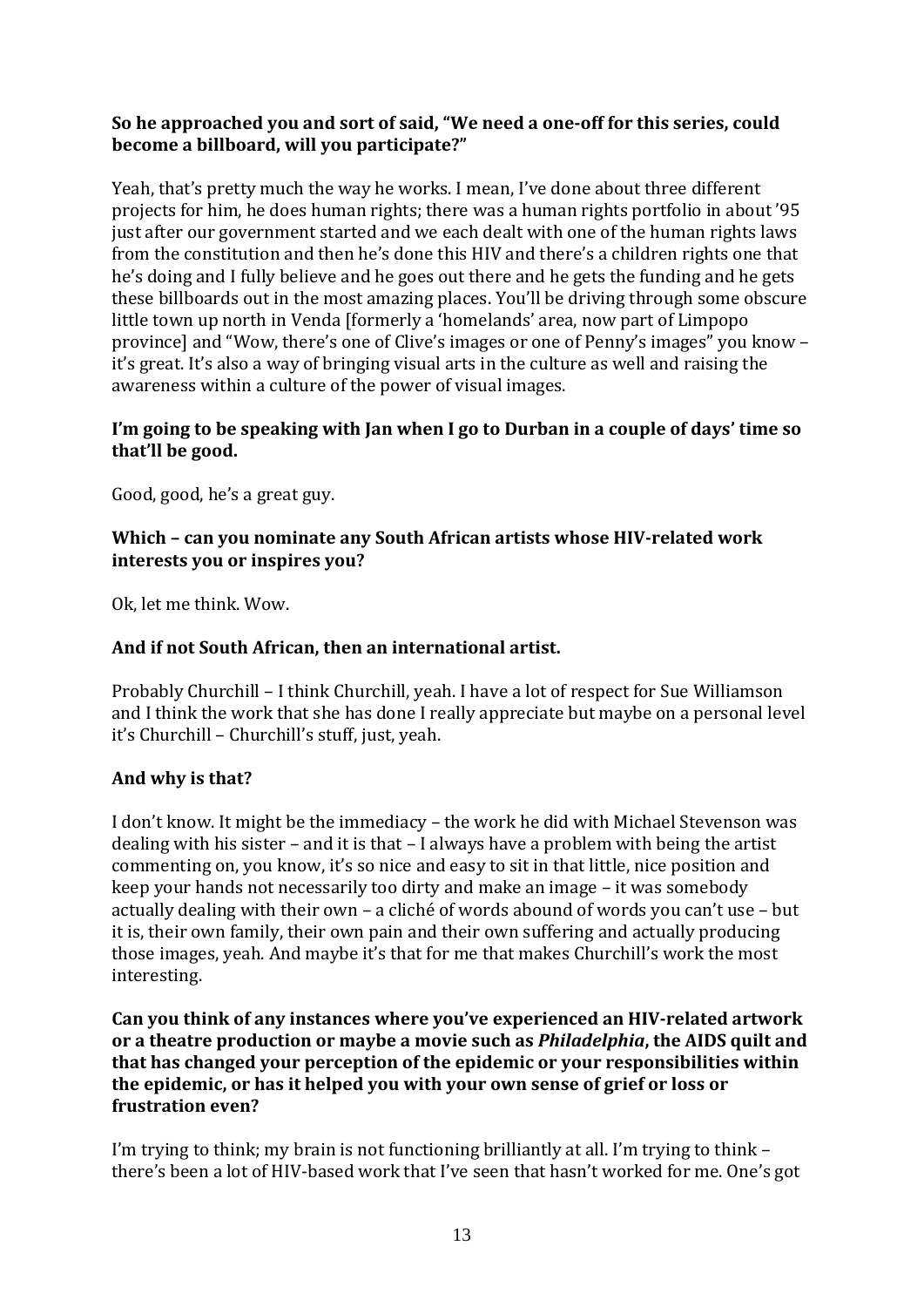in there, and it tends to clichés and can – it does, it's dealing with dying people. Give me five on that, I'll send you info on that, my head, it's just running blank on that I'm just – not necessarily in South Africa, no, apart from Churchill, no. But my brain is telling me that there's stuff out there that I know that I've seen stuff and it's like it's hit you and you thought, "Fuck." But I can't give you names, images off-hand, sorry.

**No, that's all right. We know in, and I might have mentioned this before, but that people who feel a sense of hopelessness that the epidemic won't be ended and they've lost loved ones and they lost the partner and those kind of things are the ones who are most at risk of maybe acting irresponsibly or whatever, and one thing that the quilt project aims to do is to try to bring people together to walk around the quilt, see all these lives that have been lost but also to celebrate them as human beings and to memorialise and in that celebration to try to renew peoples' hopes; that all these people are gathering together, you can see them walking around with you, that these people are going to help you get through this and they're all committed to maybe ending the epidemic and there's people walking home after seeing the quilt and they feel renewed, they feel more hopeful. Can you think of any HIV related work which maybe does the same thing?**

A similar thing and here?

#### **I mean, did you walk out of Churchill's exhibition and feel that way? I don't think you would.**

No, I didn't, no. It was actually more the poignancy, it was the sadness, it was this absolute, I mean, that initial installation he had in the first room with the coffin and the light, although it was fairly theatrical it still was – it was a re-enactment of a funeral service – I suppose it wasn't that hopeful, no. And even Sue's work isn't actually. There's a lot of cynicism in this country generally, yeah, I think that's something that's quite true. And certainly in those heads that I produced there's not a hope inside, it's just an ongoing process, I mean, there's going to be another 500 a day kind of thing, literally yeah. It's actually quite an interesting point, yes.

**But it's a hard thing to do. How do you speak about hope while at the same time respecting the fact that there's a lot of despair as well? Sipho Mdanda was showing me some of his images and he has – there's an image of a rooster on a hill and the hill has all these crosses on it, sort of, gravestones, but behind the rooster, and it's a dawn and there's this bright light right down near the hill, the sun rising and it's about to come up and it's his way of saying, "Well yes, there's a lot of death, but the rooster is breaking the silence and if you break the silence then a new dawn can come." So there was a nice – again possibly a clichéd image and working with very simple motifs but it's trying to evoke those two things that there is death but there is hope as well as long as people start talking about it though and, you know, opening their mouths.**

Yeah, I suppose we do tend to be rather cynical, negative [Paul laughs] no it is! It's not just on HIV, it's a crime thing as well, people are like, yeah.